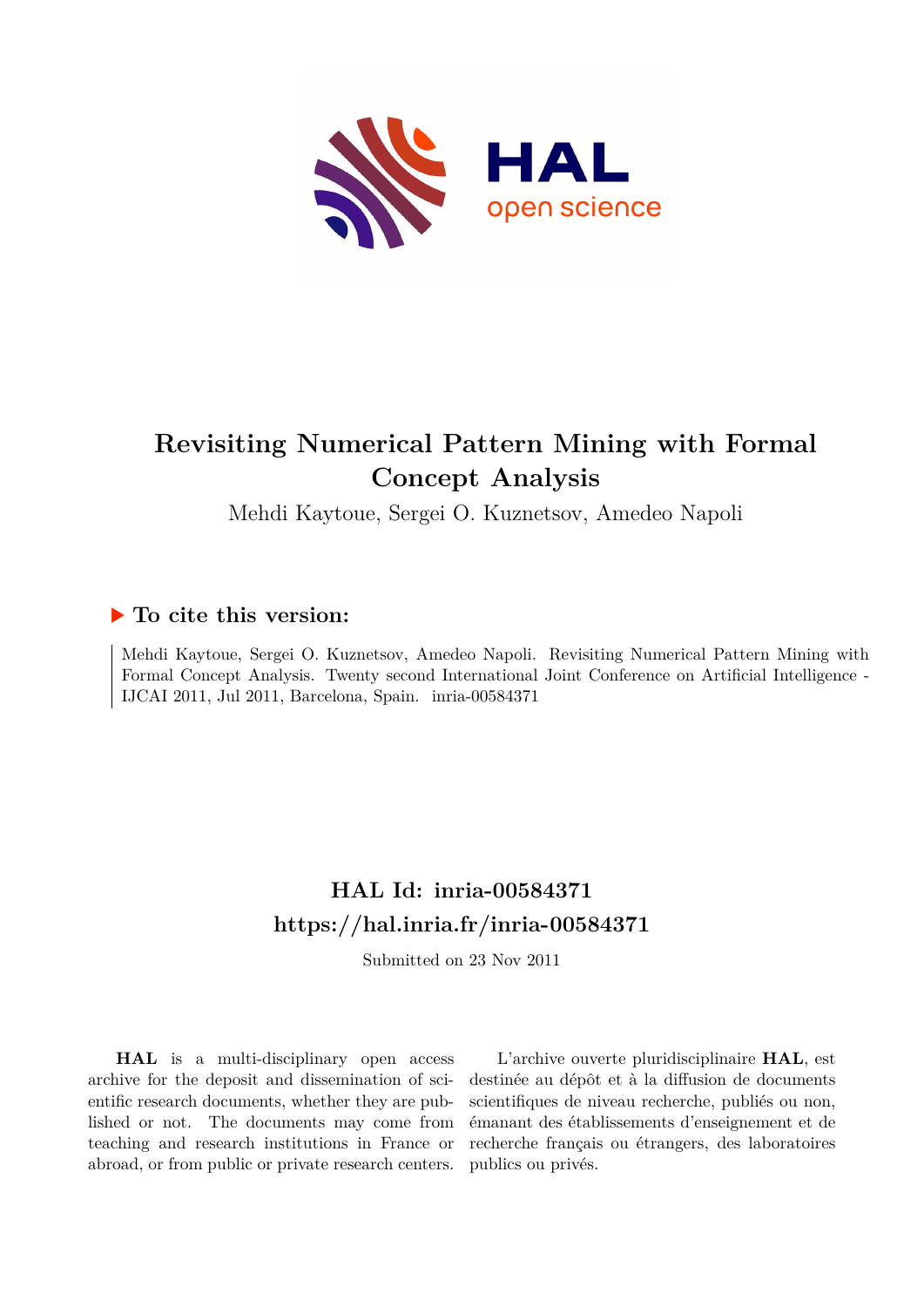# **Revisiting Numerical Pattern Mining with Formal Concept Analysis**

**Mehdi Kaytoue**<sup>1</sup> **, Sergei O. Kuznetsov**<sup>2</sup> **, and Amedeo Napoli**<sup>1</sup>

<sup>1</sup>LORIA (CNRS – INRIA Nancy Grand Est – Nancy Université)

Campus Scientifique, B.P. 70239 – Vandœuvre-lès-Nancy – France

<sup>2</sup>Higher School of Economics – State University

Pokrovskiy Bd. 11 – 109028 Moscow – Russia

*kaytouem@loria.fr, skuznetsov@hse.ru, napoli@loria.fr*

#### **Abstract**

We investigate the problem of mining numerical data with Formal Concept Analysis. The usual way is to use a scaling procedure –transforming numerical attributes into binary ones– leading either to a loss of information or of efficiency, in particular w.r.t. the volume of extracted patterns. By contrast, we propose to directly work on numerical data in a more precise and efficient way. For that, the notions of closed patterns, generators and equivalent classes are revisited in the numerical context. Moreover, two algorithms are proposed and tested in an evaluation involving real-world data, showing the quality of the present approach.

#### **1 Introduction**

In this paper, we investigate the problem of mining numerical data. This problem arises in many practical situations, e.g. analysis of gene and transcriptomic data in biology, soil characteristics and land occupation in agronomy, demographic data in economics, temperatures in climate analysis, etc. We introduce an original framework for mining numerical data based on advances in itemset mining and in Formal Concept Analysis (FCA, [Ganter and Wille, 1999]), respectively condensed representations of itemsets and pattern structures in FCA [Ganter and Kuznetsov, 2001]. The mining of frequent itemsets in binary data, considering a set of objects and a set of associated attributes or items, is studied for a long time and usually involves the so-called "pattern flooding" problem [Bastide *et al.*, 2000]. A way of dealing with pattern flooding is to search for equivalence classes of itemsets, i.e. itemsets shared by the same set of objects (or having the same image). For an equivalence class, there is one maximal itemset, which corresponds to a "closed set", and possibly several minimal elements corresponding to "generators" (or "key itemsets"). From these elements, families of association rules can be extracted. These itemsets are also related to FCA , where a concept lattice is built from a binary context and where formal concepts are closed sets of objects and attributes.

The present work is rooted both in FCA and pattern mining with the objective of extracting interval patterns from numerical data. Our approach is based on "pattern structures" where

complex descriptions can be associated with objects. In [Kaytoue *et al.*, 2011] we introduced closed interval patterns in the context of gene expression data mining. Intuitively, an interval pattern is a vector of intervals, each dimension corresponding to a range of values of a given attribute ; it is closed when composed of the smallest intervals characterizing a same set of objects.

In the present paper, we complete and extend this first attempt. Considering numerical data, some general characteristics of equivalence classes remain, e.g. one maximal element which is a closed pattern and possibly several generators which are minimal patterns w.r.t. a subsumption relation defined on patterns. We show that directly extracting patterns data from numerical is more efficient using pattern structures than working on binary data with associated scaling procedures. We also provide a semantics to interval patterns in the Euclidean space, design and experiment algorithms to extract frequent closed interval patterns and their generators.

The problem of mining patterns in numerical data is usually referred as quantitative itemset/association rule mining [Srikant and Agrawal, 1996]. Generally, an appropriate discretization splits attribute ranges into intervals maximizing some interest functions, e.g. support, confidence. However, none of these works covers the notion of equivalence classes, closed patterns, and generators, and this is one of the originality of the present paper.

The plan of the paper is as follows. Firstly, we introduce the problem of mining numerical data and interval patterns. Then, we recall the basics of FCA and interordinal scaling. We pose a number of questions that we propose to answer using our framework of interval pattern structures dealing with numerical data. We then detail two original algorithms for extracting closed interval patterns and their generators. These algorithms are evaluated in the last section on real-world data. Finally, we end the paper in discussing related work and giving perspectives to the present research work. As a complement, an extended version of this paper is given in [Kaytoue *et al.*, 2010], providing algorithms pseudo-code and a longer discussion on the usefulness of interval patterns in classification problems and privacy preserving data-mining.

### **2 Problem definition**

We propose a definition of interval patterns for numerical data. Intuitively, each object of a numerical dataset corre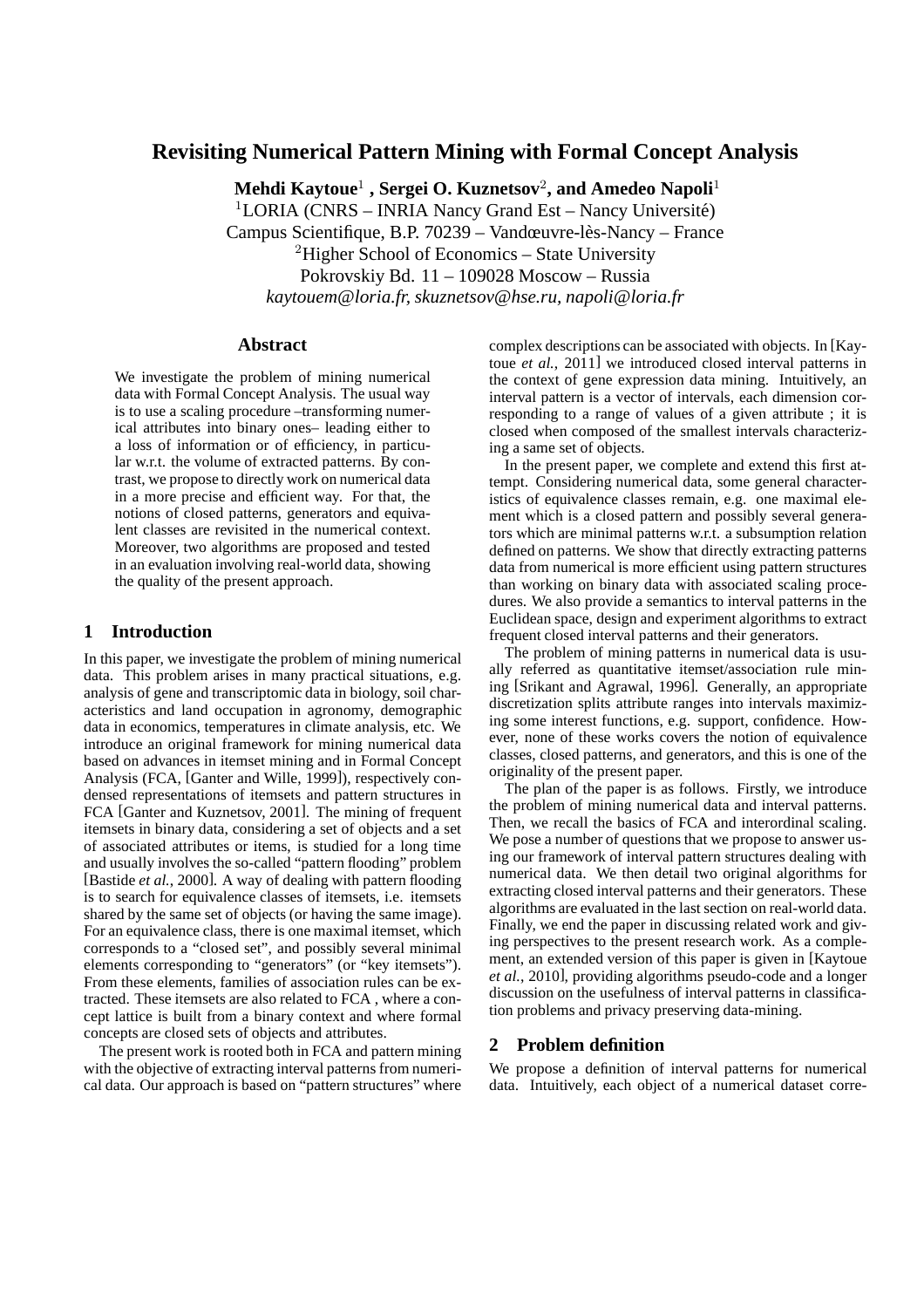sponds to a vector of numbers, where each dimension stands for an attribute. Accordingly, an interval pattern is a vector of intervals, and each dimension describes the range of a numerical attribute. We only consider finite intervals and that the set of attributes/dimensions is assumed to bed (canonically) ordered.

**Numerical dataset.** A numerical dataset is given by a set of objects  $G$ , a set of numerical attributes  $M$ , where the range of  $m \in M$  is a finite set noted  $W_m$ .  $m(q) = w$  means that w is the value of attribute  $m$  for object  $q$ .

|                  | m <sub>1</sub> | m <sub>2</sub> | m <sub>3</sub> |
|------------------|----------------|----------------|----------------|
| $g_1$            | 5              |                | 6              |
| $g_2$            | 6              | 8              | 4              |
| $\overline{g_3}$ | 4              | 8              | 5              |
| 94               |                | 9              | 8              |
| -<br>95          |                |                |                |

Table 1: A numerical dataset.

**Interval pattern and support.** In a numerical dataset, an interval pattern is a vector of intervals  $d = \langle [a_i, b_i] \rangle_{i \in \{1, ..., |M|\}}$ where  $a_i, b_i \in W_{m_i}$ , and each dimension corresponds to an attribute following a canonical order on vector dimensions, and  $|M|$  denotes the number of attributes. An object g is in the image of an interval pattern  $\langle [a_i, b_i] \rangle_{i \in \{1, ..., |M|\}}$  when  $m_i(g) \in [a_i, b_i], \forall i \in \{1, ..., |M|\}.$  The support of d, denoted by  $sup(d)$ , is the cardinality of the image of d.

*Running example.* Table 1 is a numerical dataset with objects in  $G = \{g_1, ..., g_5\}$ , attributes in  $M = \{m_1, m_2, m_3\}$ . The range of  $m_1$  is  $W_{m_1} = \{4, 5, 6\}$ , and we have  $m_1(g_1) = 5$ . Here, we do not consider either missing values or multiple values for an attribute.  $\langle [5, 6], [7, 8], [4, 6] \rangle$  is an interval pattern in Table 1, with image  $\{g_1, g_2, g_5\}$  and support 3.

**Interval pattern search space.** Given a set of attributes  $M = \{m_i\}_{i \in \{1, |M|\}}$ , the search space of interval patterns is the set D of all interval vectors  $\langle [a_i, b_i] \rangle_{i \in \{1, ..., |M|\}}$ , with  $a_i, b_i \in W_{m_i}$ . The size of the search space is given by

$$
|D| = \prod_{i \in \{1, ..., |M|\}} (|W_{m_i}| \times (|W_{m_i}| + 1))/2
$$

*Example.* All possible intervals for  $m_1$  are in  $\{[4, 4], [5, 5], [6, 6], [4, 5], [5, 6], [4, 6]\}.$  Considering also attributes  $m_2$  and  $m_3$ , we have  $6 \times 6 \times 10 = 360$  patterns.

The classical problem of "pattern flooding" in data-mining is even worst for numerical data. Indeed, with three attributes, there are only  $2^3 = 8$  possible itemsets, compared to the 360 interval patterns in the above example with same number of attributes. A solution widely investigated in itemset-mining for minimizing the effect of pattern flooding relies on condensed representations including closed itemsets and generators [Bastide *et al.*, 2000]. By contrast, the analysis of numerical datasets can be considered within the formal concept analysis framework (FCA) [Ganter and Wille, 1999], which is closely related to itemset-mining [Stumme *et al.*, 2002]. Accordingly, we are interested in adapting the notions of (frequent) closed itemsets and their generators to interval patterns within the FCA framework, and in providing an appropriate semantics to these patterns.

### **3 Interval patterns in FCA**

[Ganter and Wille, 1999] define a discretization procedure, called *interordinal scaling*, transforming numerical data into binary data that encodes any interval of values from a numerical dataset. We recall here the basics on FCA and interordinal scaling.

#### **3.1 Formal concept analysis**

FCA starts with a formal context  $(G, N, I)$  where G denotes a set of objects, N a set of attributes, or items, and  $I \subseteq G \times N$  a binary relation between G and N. The statement  $(g, n) \in I$ , or  $gIn$ , means: "the object g has attribute n". Two operators  $\left(\cdot\right)'$  define a Galois connection between the powersets  $(\mathfrak{P}(G), \subseteq)$  and  $(\mathfrak{P}(N), \subseteq)$ , with  $A \subseteq G$ and  $B \subseteq N$ :  $A' = \{n \in N \mid \forall g \in A : gIn\}$  and  $B' = \{g \in G \mid \forall n \in B : gIn\}$ . A pair  $(A, B)$ , such that  $A' = B$  and  $B' = A$ , is called a *(formal) concept*, while A is called the *extent* and B the *intent* of the concept  $(A, B)$ .

From an itemset-mining point of view, concept intents correspond to closed itemsets, since  $(.)''$  is a closure operator. An equivalence class is a set of itemsets with same closure (and same image). For any subset  $B \subseteq N$ ,  $B''$  is the largest itemset w.r.t. set inclusion in its equivalence class. Dually, generators are the smallest itemsets w.r.t. set inclusion in an equivalence class. Precisely,  $B \subseteq N$  is closed iff  $\#C$  such as  $B \subset C$  with  $C' = B'$ ;  $B \subseteq N$  is a generator iff  $\frac{A}{C} \subset B$ with  $C' = B'$ .

#### **3.2 Interordinal scaling**

Given a numerical attribute m with range  $W_m$ , Interordinal Scaling builds a binary table with  $2 \times |W_m|$  binary attributes. They are denoted by " $m \leq w$ " and " $m \geq w$ ",  $\forall w \in W_m$ , and called IS-items. An object g has an IS-item " $m \leq w$ " (resp. " $m \geq w$ ") iff  $m(g) \leq w$  (resp.  $m(g) \geq w$ ). Applying this scaling to our example gives Table 2. It is possible to apply classical mining algorithms to process this table for extracting itemsets composed of IS-items. These itemsets are called ISitemsets in the following.

IS-itemsets can be turned into interval patterns, since an IS-item gives a constraint on the range  $W_m$  of an attribute m. For example, the IS-itemset  $\{m_1 \leq 5, m_1 \leq 6, m_1 \geq 1\}$  $4, m_2 \leq 9, m_2 \geq 7$  corresponds to the interval pattern  $\langle [4, 5], [7, 9], [4, 8] \rangle$ . We have here the interval  $[4, 8]$  for attribute  $m_3$ : [4, 8] covers the whole range of  $m_3$  since no constraint is given for  $m_3$ .

Therefore, mining interval patterns can be considered with a scaling of numerical data. However, this scaling produces a very important number of binary attributes compared to the original ones. Hence, when original data are very large, the size of the resulting formal context involves hard computations. Accordingly, this raises the following questions:

(i) Can we avoid scaling and directly work on numerical data instead of searching for IS-itemsets? (ii) Can we adapt the notions of condensed representations such as closed patterns and generators for numerical data, and efficiently compute those patterns? (iii) What would be the semantics that could be provided to closed patterns and generators?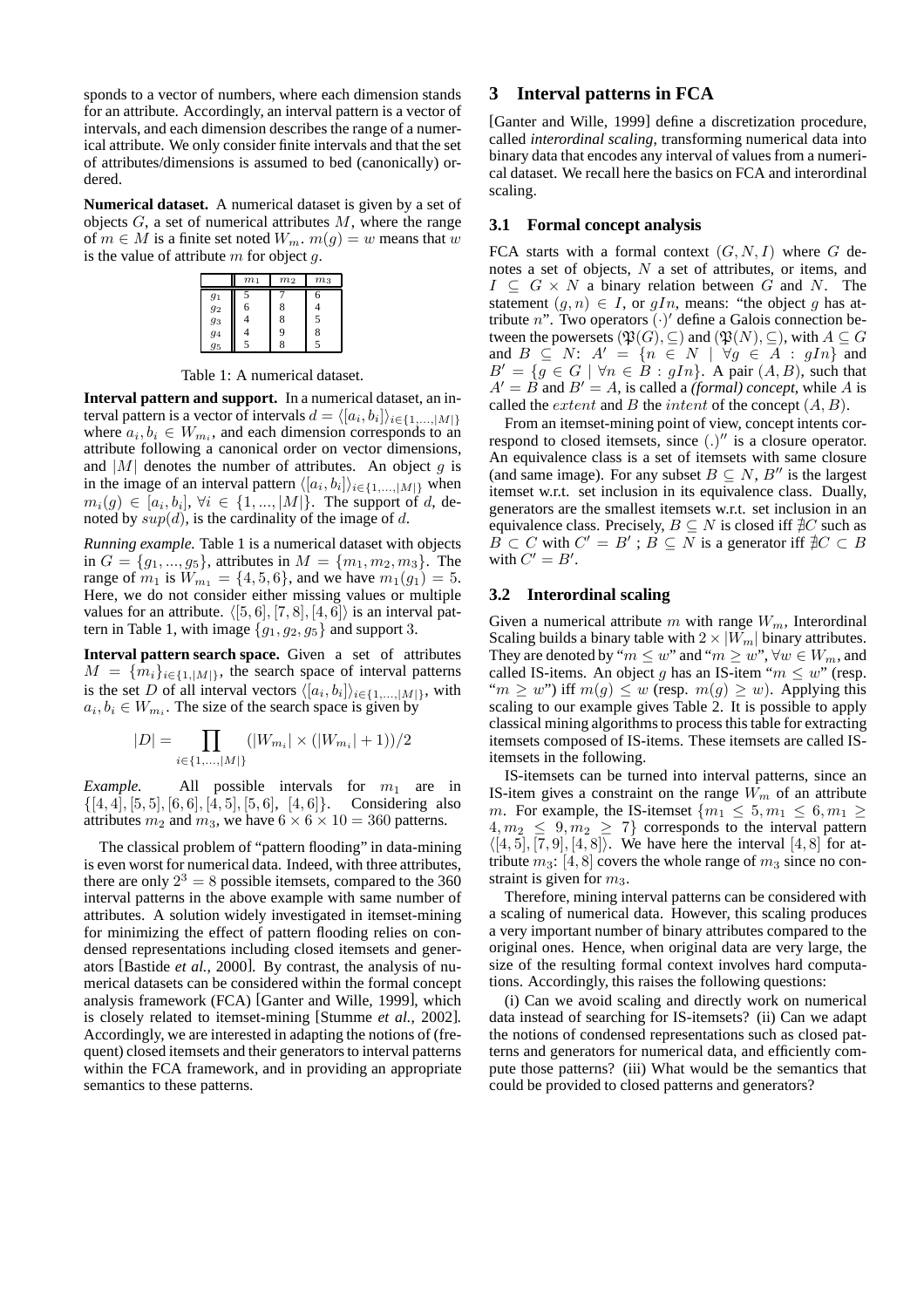|       | $\overline{\phantom{0}}$<br>$m_{1}$ | LO<br>$\overline{\phantom{0}}$<br>د<br>∼<br>∼ | ం<br>$\overline{\phantom{0}}$<br>م<br>≻<br>∼ | $\overline{\phantom{0}}$<br>ᆏ<br>$\widetilde{n}$ | LO<br>$\overline{\phantom{0}}$<br>$\widetilde{n}$ | ం<br>$\overline{\phantom{0}}$<br>r,<br>∼ | $\sim$<br>$\mathbf{\Omega}$<br>دم<br>≻<br>∼ | $\infty$<br>$\mathbf{\Omega}$<br>$\rightarrow$<br>∼<br>∼ | ⊙<br>$\checkmark$<br>$m_2$ | $\sim$<br>$\mathfrak{c}_2$<br>∼<br>∼ | $\infty$<br>$\mathbf{\Omega}$<br>Ŕ | ⊝<br>$\mathbf{\Omega}$<br>$\rightarrow$<br>∼<br>∼ | 4<br>S<br>ىم<br>∼<br>∼ | LO<br>S<br>$\widetilde{r}$<br>∼ | ం<br>S<br>r,<br>∼ | $\infty$<br>S<br>$\rightarrow$<br>∼ | $\overline{}$<br>S<br>دم<br>≻<br>∼ | ഥ<br>$n_3$<br>∼   | C<br>S<br>د<br>∼<br>∼ | $\infty$<br>S<br>د |
|-------|-------------------------------------|-----------------------------------------------|----------------------------------------------|--------------------------------------------------|---------------------------------------------------|------------------------------------------|---------------------------------------------|----------------------------------------------------------|----------------------------|--------------------------------------|------------------------------------|---------------------------------------------------|------------------------|---------------------------------|-------------------|-------------------------------------|------------------------------------|-------------------|-----------------------|--------------------|
| $g_1$ |                                     | $\times$                                      | $\checkmark$<br>⋏                            | $\times$                                         | $\times$                                          |                                          | $\times$                                    | $\times$                                                 | $\times$                   | $\times$                             |                                    |                                                   |                        |                                 | $\times$          | ╰<br>∧                              | $\times$                           | $\checkmark$<br>ᄉ | $\times$              |                    |
| $g_2$ |                                     |                                               | ╰<br>⌒                                       | $\times$                                         | $\times$                                          | $\times$                                 |                                             | $\times$                                                 | $\times$                   | ᄉ                                    | $\times$                           |                                                   | $\times$               | ㅅ                               | ×                 | ╰                                   | $\times$                           |                   |                       |                    |
| 93    | ╰<br>⌒                              | $\times$                                      | ╰<br>⌒                                       | $\times$                                         |                                                   |                                          |                                             | $\times$                                                 | ×                          | $\times$                             | $\times$                           |                                                   |                        | ╰<br>∧                          | $\times$          |                                     | $\times$                           | $\checkmark$<br>ㅅ |                       |                    |
| 94    | ∧                                   | $\times$                                      | $\checkmark$<br>⋏                            | $\times$                                         |                                                   |                                          |                                             |                                                          | $\times$                   | ×                                    | ×                                  | $\times$                                          |                        |                                 |                   | ╰                                   | $\times$                           | $\checkmark$<br>ㅅ | $\times$              | ×                  |
| $g_5$ |                                     | ╰<br>⋏                                        | ╰<br>⌒                                       | $\times$                                         | $\checkmark$<br>ㅅ                                 |                                          |                                             | $\times$                                                 | $\times$                   |                                      | $\times$                           |                                                   |                        | $\checkmark$<br>ᄉ               | $\checkmark$<br>⋏ | ◡                                   | $\checkmark$<br>⌒                  | $\checkmark$<br>⌒ |                       |                    |

Table 2: Interordinally scaled context encoding the numerical dataset from Table 1.

#### **4 Revisiting numerical pattern mining**

In this section, we answer those questions. First, we show that a closure operator can be defined for interval patterns based on their image. Then, we provide interval patterns with an appropriate semantics for defining the notion of equivalence classes of patterns, closed and generator patterns. After discussing why working with interordinal scaling is not acceptable thanks to the semantics of interval patterns, we propose two efficient algorithms for mining closed interval patterns and generators. Experiments follow in Section 5.

#### **4.1 A closure operator for interval patterns**

We introduce the formalism of pattern structures [Ganter and Kuznetsov, 2001], an extension of formal contexts for dealing with complex data in FCA. It defines a closure operator for a partially ordered set of object descriptions called patterns.

Formally, let G be a set of objects,  $(D, \Box)$  be a semilattice of object descriptions, and  $\delta: G \to D$  be a mapping:  $(G,(D,\sqcap),\delta)$  is called a *pattern structure*. Elements of D are called *patterns*, and are ordered as follows  $c \sqcap d = c \iff$  $c \nightharpoonup d$ . Intuitively, objects in G have descriptions in  $(D, \Box)$ . For example,  $g_1$  in Table 1 has description  $\langle [5, 5], [7, 7], [6, 6] \rangle$ where  $D$  is the set of all possible interval patterns ordered with ⊓, as made precise below. Consider the two operators (.)<sup> $□$ </sup> defined as follows, with  $A \subseteq G$  and  $d \in (D, \sqcap)$ 

$$
d^{\Box} = \{ g \in G | d \sqsubseteq \delta(g) \} \qquad A^{\Box} = \bigcap_{g \in A} \delta(g)
$$

These operators form a Galois connection between  $(\mathfrak{P}(G), \subseteq)$  and  $(D, \sqsubseteq)$ .  $(.)^{\square\square}$  is a closure operator, meaning that any pattern d such as  $d = d^{\square \square}$  is closed.

**Interval pattern structures.** This general closure operator can be used for interval patterns. Indeed, interval patterns can be ordered within a meet-semi-lattice when the infimum is defined as follows. Let  $c = \langle [a_i, b_i] \rangle_{i \in \{1, ..., |M|\}}$ , and  $d =$  $\langle [e_i, f_i] \rangle_{i \in \{1, \ldots, |M|\}}$  two intervals patterns. Their infimum is given by  $c \sqcap d = \langle [min(a_i, e_i), max(b_i, f_i)] \rangle_{i \in \{1, ..., |M|\}}.$ The ordering relation induced by this definition is:  $c \subseteq$  $d \iff [e_i, f_i] \subseteq [a_i, b_i], \ \forall i \in \{1, ..., |M|\}.$ 

Consider now a numerical dataset, e.g. Table 1.  $(D, \square)$  is the finite ordered set of all interval patterns.  $\delta(q) \in D$  is the pattern associated to an object  $g \in G$ . Then:

$$
\langle [5,6], [7,8], [4,8] \rangle^{\Box} = \{ g \in G | \langle [5,6], [7,8], [4,8] \rangle \sqsubseteq \delta(g) \} \n= \{ g_1, g_2, g_5 \} \n\{ g_1, g_2, g_5 \}^{\Box} = \delta(g_1) \sqcap \delta(g_2) \sqcap \delta(g_3) \n= \langle [5,6], [7,8], [4,6] \rangle
$$

This means that  $\langle [5, 6], [7, 8], [4, 8] \rangle$  is not a closed interval pattern, its closure being  $\langle [5, 6], [7, 8], [4, 6] \rangle$ .

#### **4.2 Semantics**

An interval pattern d is a  $|M|$ -dimensional vector of intervals and can be represented by a hyper-rectangle (or rectangle for short) in Euclidean space  $\mathbb{R}^{|M|}$ , whose sides are parallel to the coordinate axes. This geometrical representation provides a semantics for interval patterns. In formal terms, an interpretation is given by  $\mathcal{I} = (\mathbb{R}^{|M|},(.)^{\mathcal{I}})$  where  $\mathbb{R}^{|M|}$  is the interpretation domain, and  $(.)^{\mathcal{I}} : D \to \mathbb{R}^{|M|}$  the interpretation function. Figure 1 gives four interval pattern representations in  $\mathbb{R}^2$ , with only attributes  $m_1$  and  $m_3$  of our example. The image of  $d_1$  is given by all objects g whose description  $\delta(g)$ is included in the rectangle associated with  $d_1$ , i.e. the set  ${g_1, g_3, g_4, g_5}$ . We can interpret the closure operator  $(.)^{\square \square}$ according to this semantics. The first operator  $(.)^{\square}$  applies to a rectangle and returns the set of objects whose description is included in this rectangle. The second operator  $(.)^{\square}$ applies to a set of objects and returns the smallest rectangle that contains their descriptions, i.e. the convex hull of their corresponding descriptions.



Figure 1: Interval patterns in the Euclidean space.

#### **4.3 Closed interval patterns and generators**

Now, we can revisit the notion of equivalence classes of itemsets as introduced in [Bastide *et al.*, 2000]: an equivalence class of interval patterns is a set of rectangles containing the same object descriptions (based on all rectangles in the search space as given in Section 2). This enables to define the notions of (frequent) closed interval patterns ((F)CIP) and (frequent) interval pattern generators ((F)IPG), adapted itemisets.

**Equivalence class.** Two interval patterns  $c$  and  $d$  with same image are equivalent, i.e.  $c^{\square} = d^{\square}$  and we write  $c \cong d$ .  $\cong$  is an equivalence relation, i.e. reflexive, transitive and symmetric. The set of patterns equivalent to a pattern  $d$  is denoted by  $[d] = \{c | c \cong d\}$  and called the equivalence class of d.

**Closed interval pattern (CIP).** A pattern  $d$  is closed if there does not exist any pattern e such as  $d \sqsubseteq e$  with  $d \cong e$ .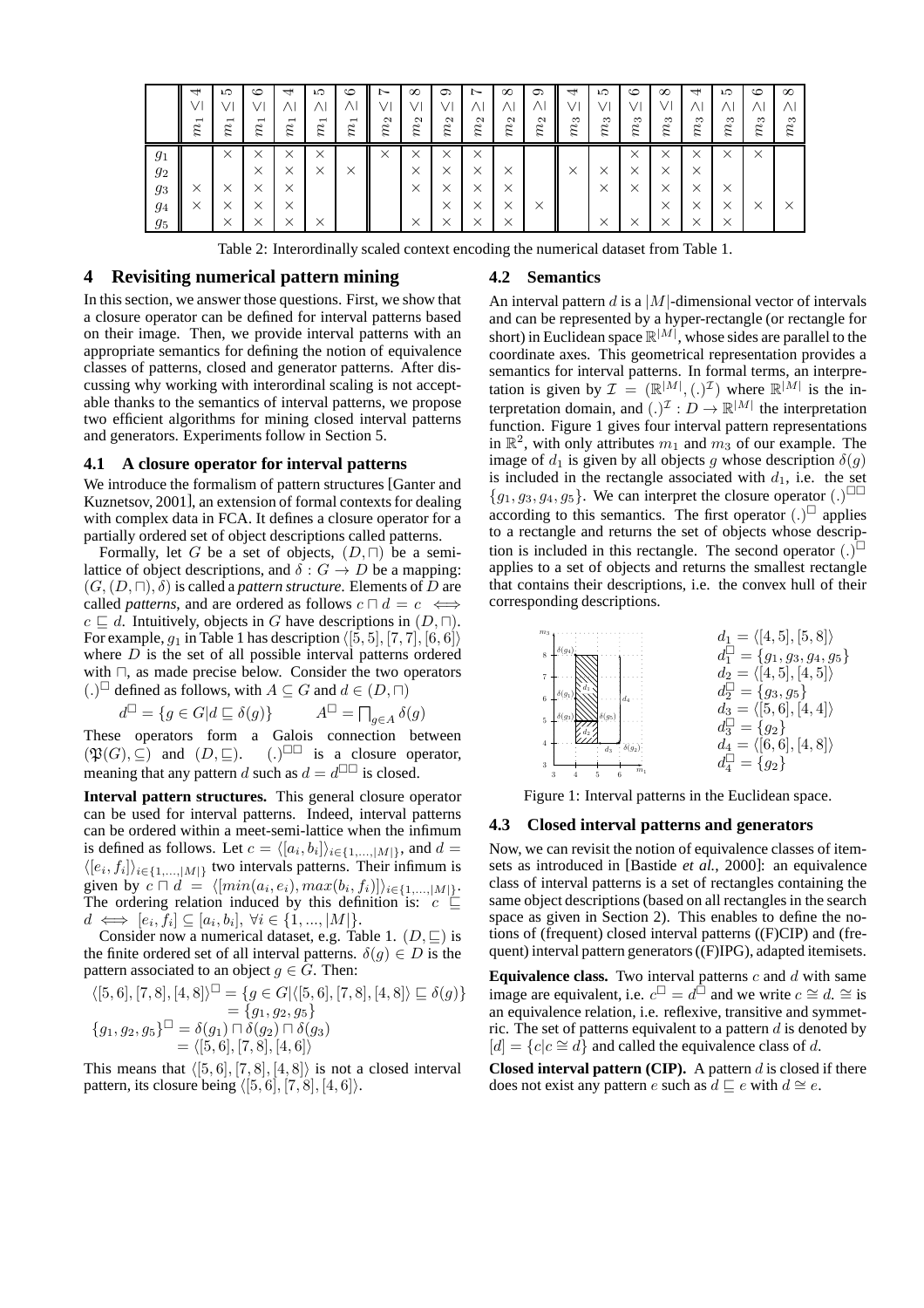**Interval pattern generator (IPG).** A pattern  $d$  is a generator if there does not exist a pattern e such as  $e \sqsubseteq d$  with  $d \cong e$ . **Frequent Interval pattern.** A pattern  $d$  is frequent if its image has a higher cardinality than a given minimal support threshold  $minSup.$ 

We illustrate these definitions with two dimensional interval patterns, and their representation in Figure 1, i.e. considering attributes  $m_1$  and  $m_3$  only.  $\langle [4, 5], [6, 8] \rangle \cong$  $\langle [4, 6], [6, 8] \rangle$  with image  $\{g_1, g_4\}.$   $\langle [4, 6], [6, 8] \rangle$  is not closed as  $\langle [4, 6], [6, 8] \rangle \sqsubseteq \langle [4, 5], [6, 8] \rangle$ , these two patterns having same image, i.e.  $\{g_1, g_3, g_4, g_5\}.$   $\langle [4, 5], [5, 8] \rangle$  is closed.  $\langle [4, 6], [5, 8] \rangle$  and  $\langle [4, 5], [4, 8] \rangle$  are generators in the class of the closed interval pattern  $d_1 = \langle [4, 5], [5, 8] \rangle$  with image  ${g_1, g_3, g_4, g_5}$ . Among the four patterns in Figure 1,  $d_1$  is the only frequent interval pattern with  $minSup = 3$ .

Based on the above semantics, an equivalence class is a set of rectangles containing the same set of object descriptions, with a (unique) closed pattern corresponding to the smallest rectangle, and one or several generator(s) corresponding to the largest rectangle(s).

These definitions are counter-intuitive w.r.t. itemsets: the smallest rectangles subsume the largest ones. This is due to the definition of infimum as set intersection for itemsets while this is convex hull for intervals, which behaves dually as a supremum.

#### **4.4 IS-itemsets versus interval patterns**

Interordinal scaling allows to build binary data encoding all interval of values from a numerical dataset. Therefore, one may attempt to mine closed itemsets and generators in these data with existing data-mining algorithms. Here we show why this should be avoided.

**Local redundancy of IS-itemsets.** Extracting all ISitemsets in our example (from Table 2) gives 31, 487 ISitemsets. This is surprising since there are at most 360 possible interval patterns. In fact, many IS-itemsets are locally redundant. For example,  $\{m_1 \leq 5\}$  and  $\{m_1 \leq 5, m_1 \leq 6\}$ both correspond to interval pattern  $\langle [4, 5], [7, 9], [4, 8] \rangle$ : the constraint  $m_1 \leq 6$  is redundant w.r.t.  $m_1 \leq 5$  on the set of values  $W_{m_1}$ . Hence there is no 1-1-correspondence between IS-itemsets and interval patterns. It can be shown that there is a 1-1-correspondence only between closed IS-itemsets and CIP [Kaytoue *et al.*, 2011]. Later we show that local redundancy of IS-itemsets makes the computation of closed sets very hard.

**Global redundancy of IS-itemset generators.** Since ISitemset generators are the smallest itemsets, they do not suffer of local redundancy. However, we can remark another kind of redundancy, called global redundancy: it happens that two different and incomparable IS-itemset generators correspond to two different interval pattern generators, but one subsuming the other. In Table 2, both IS-itemsets  $N_1 = \{m_1 \leq 4, m_3 \leq 5\}$  and  $N_2 = \{m_1 \leq 4, m_3 \leq 6\}$ have the same image  ${g_3}$  and are generators, i.e. there does not exist a smaller itemset of these itemsets with same image. However, their corresponding interval pattern are respectively  $c = \langle [4, 4], [7, 9], [4, 5] \rangle$  and  $d = \langle [4, 4], [7, 9], [4, 6] \rangle$  and we have  $d \sqsubseteq c$ , while  $c^{\square} = d^{\square}$ , hence c is not an interval pattern generator.

#### **4.5 Algorithms**

We detail a depth-first enumeration of interval patterns, starting with the most frequent one. Based on this enumeration, we design the algorithms *MinIntChange* and *MinIntChangeG* for extracting respectively frequent closed interval patterns (FCIP) and frequent interval pattern generators (FIPG).

**Interval pattern enumeration.** Consider firstly one numerical attribute of the example, say  $m_1$ . The semi-lattice of intervals  $(D_{m_1}, \sqcap)$  is composed of all possible intervals with bounds in  $W_{m_1}$  and is ordered by the relation  $\subseteq$ . The unique smallest element w.r.t.  $\sqsubseteq$  is the interval with maximal size, i.e.  $[4, 6] = [min(W_{m_1}), max(W_{m_1})]$  and maximal frequency (here 5). The basic idea of pattern generation lies in *minimal changes* for generating the direct subsumers of a given pattern. For example, two minimal changes can be applied to [4, 6]. The first consists in replacing the right bound with the value of  $W_{m_1}$  immediately lower that 6, i.e. 5, for generating the interval  $[4, 5]$ . The second consists in repeating the same operation for the left bound, generating the interval [5, 6]. Repeating these two operations allows to enumerate all elements of  $(D_{m_1}, \Box)$ . A right minimal change is defined formally as, given  $a, b, v \in W_m$ ,  $a \neq b$ ,  $mcr([a, b]) = [a, v]$ with  $v < b$  and  $\neq w \in W_m$  s.t.  $v < w < b$  while a left minimal change  $mcl([a, b])$  is formally defined dually. Minimal changes give direct next subsumers and implies a monotonicity property of frequency, i.e. support of  $[a, v]$  is less than or equal to support of  $[a, b]$ . To avoid generating several times the same pattern, a lectic order on changes, or equivalently on patterns, is defined. After a right change, one can apply either a right or left change; after a left change one can apply only a left change. Figure 2 shows the depth-first traversal (numbered arrows) of diagram of  $(D_{m_1},\sqcap)$ . Backtrack occurs when an interval of the form  $[w, w]$  is reached  $(w \in W_{m_1})$ , or no more change can be applied. Each minimal change can be interpreted in term of an IS-item. For example, if [a, b] corresponds to the IS-itemsets  $\{m \ge a, m \le b\}$  then  $mcr([a, b]) = [a, v]$  corresponds to  $\{m \ge a, m \le b, m \le v\},\$ i.e. adding  $m \le v$  to the original IS-itemset. The same applies dually to left minimal changes. These IS-items characterizing minimal changes are drawn on Figure 2. This figure accordingly represents a prefix-tree, factoring out the effort to process common prefixes or minimal changes, and avoiding redundancy problems inherent in interordinal scaling. The generalization to several attributes is straightforward. A lectic order is classically defined on numerical attributes as a lexicographic order, e.g.  $m_1 < m_2 < m_3$ . Then changes are applied as explained above for all attributes respecting this order, e.g. after applying a change to attribute  $m_2$ , one cannot apply a change to attribute  $m_1$ .



Figure 2: Depth-first traversal of  $(D_{m_1},\sqcap)$ .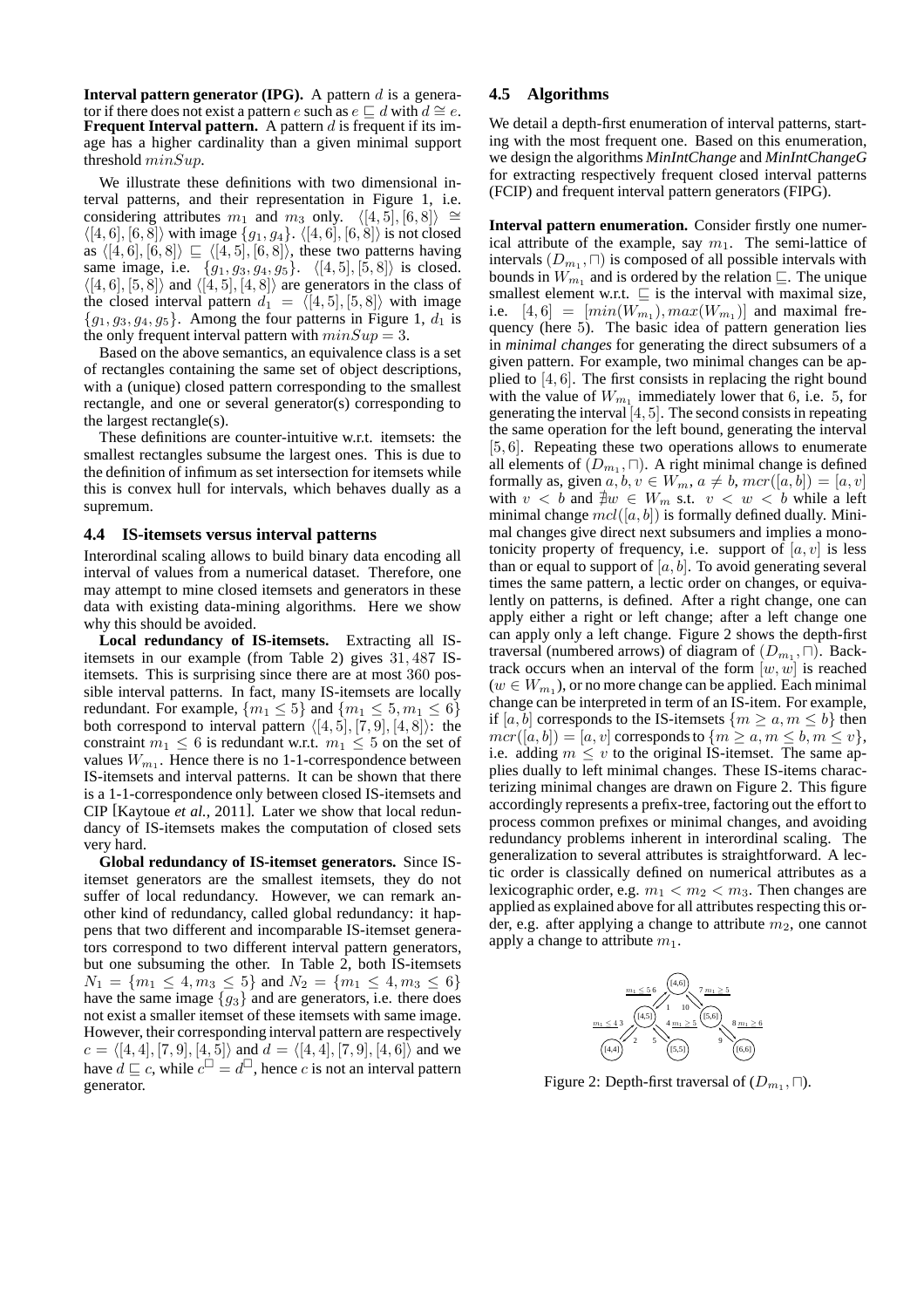**Extracting FCIP with MintIntChange.** The pattern enumeration starts with the minimal pattern w.r.t  $\sqsubseteq$  and generates its direct subsumers with lower or equal support. The next problem now is that minimal changes do not necessarily generate patterns with strictly smaller support. Therefore, we should apply changes until a pattern with different support is generated to identify a closed interval pattern (FCIP) but this would not be efficient. We adopt the idea of the algorithm *CloseByOne* [Kuznetsov and Obiedkov, 2002]: before applying a minimal change, the closure operator  $(.)^{\square\square}$  is applied to the current pattern, allowing to skip all equivalent patterns. Indeed, the minimal pattern  $d$  w.r.t.  $\subseteq$  is closed as it is given by  $d = G^{\square}$ . Applying a minimal change returns a pattern c with strictly smaller support, since  $d \sqsubseteq c$  and d is closed. If  $c$  is frequent, we can continue, apply the closure operator and next changes in lectic order, allowing to completely enumerate all FCIP. Since a FCIP may have several different associated generators, it can be generated several times. Still following the idea of *CloseByOne*, a canonicity test can be defined according to lectic order minimal changes.

Consider a pattern  $d$  generated by a change at attribute  $m_j \in M$ . Its closure is given by  $d^{\Box \Box}$ . If  $d^{\Box \Box}$  differs from d for some attributes  $m_h \in M$  such as  $m_h < m_j$ , then  $d^{\Box \Box}$ has already been generated: it is not canonically generated, hence the algorithms backtracks.

*Example.* We start from the minimal pattern  $d =$  $\langle [4, 6], [7, 9], [4, 8] \rangle$ . The first minimal change in lectic order is a right change on attribute  $m_1$ . We obtain pattern  $c = \langle [4, 5], [7, 9], [4, 8] \rangle$ , and obviously  $d \sqsubseteq c$ . However,  $c^{\Box \Box} = \langle [4, 5], [7, 9], [5, 8] \rangle$ , hence c is not closed.  $c^{\Box \Box}$  is stored as FCIP and next changes will be applied to it.

Now consider the pattern obtained by minimal change on left border for attribute  $m_3$ , i.e.  $e = \langle [4, 6], [7, 9], [5, 8] \rangle$ . We have  $e^{\Box \Box} = \langle [4, 5], [7, 9], [5, 8] \rangle$ . e and  $e^{\Box \Box}$  differ for attribute  $m_1$ , but  $e$  has been generated from a change on  $m_3$ . Since  $m_1 < m_3$ ,  $e^{\Box \Box}$  is not canonical and has already been generated (previous example), hence the algorithm backtracks.

**Extracting FIPG with MintIntChangeG.** We now adapt *MinIntChange* to extract FIPG, following a well-known principle in itemset-mining algorithms [Calders and Goethals, 2005]. For any FCIP  $d$ , a minimal change implies that the support of the resulting pattern  $c$  is strictly smaller than the support of  $d$ . Therefore,  $c$  is a good generator candidate of the next FCIP. Accordingly, at each step of the depth-first enumeration a FIPG candidate  $c$  is generated from the previous one b, by applying a minimal change characterized by  $b^{\Box\Box}$ . Then, each candidate c has to be checked whether it is a generator or not. We know that the candidate has no subsumers in its branch with same support. However, it could exist a branch with another FIPG e with same image and resulting from less changes. Considering the lectic order on minimal changes, we use a reverse traversal of the tree (see Figure 2: 7,8,9,10,1,4,5,2,3,6), as already suggested in the binary case in [Calders and Goethals, 2005]. Since generators correspond to largest rectangles, i.e. on which the fewest minimal changes have been applied, if  $c$  is not a generator,

a generator  $e$  associated to its equivalence class has already been generated, and  $c$  is discarded. To check the existence of e, we look up in an auxiliary data-structure storing already extracted FIPG. Precisely, if the data structure contains a FIPG e with same support than candidate c, such that  $e \subseteq c$ , c is discarded, and the algorithm backtracks. Otherwise  $c$  is declared as a FIPG and stored. We have experimented the *MinIntChangeG* algorithm with two well-known and adapted data structures, a trie and a hashtable.

#### **5 Experiments**

We evaluate the performances of the algorithms designed in Java, namely *MinIntChange*, *MinIntChangeG-h* with auxiliary hashtable and *MinIntChangeG-t* with auxiliary trie. Recalling that closed IS-itemsets and CIP are in 1-1 correspondence, we compare the performance for mining interordinal scaled data with the closed-itemset-mining algorithm *LCMv2* [Uno *et al.*, 2004]. For studying the global redundancy effect of IS-itemset generators, we use the generator-mining-algorithm *GrGrowth* [Liu *et al.*, 2006]. Both implementations in C++ are available from the authors. All experiments are conducted on a 2.50Ghz machine with 16GB RAM running under Linux 2.6.18-92.e15. We choose dataset from the Bilkent repository<sup>1</sup>, namely Bolts (BL), Basketball (BK) and Airport (AP), AP being worst case where each attribute value is different.

First experiments compare *MinIntChange* for extracting FCIP and *LCMv2* for extracting equivalent frequent closed IS-itemsets in Table 3. Second experiments consist in extracting frequent interval pattern generators (FIPG) with *MinIntChange-h* and *MinIntChange-t*. We also extract frequent itemset generators (FISG) in corresponding binary data after interordinal scaling with *GrGrowth* for studying the global redundancy effect in Table 4.

| Dataset | minSupp | MinIntChange | LCM <sub>v2</sub> | FCIP       |
|---------|---------|--------------|-------------------|------------|
| BL      | 80%     | < 50         | < 50              | 1,130      |
|         | 50%     | 252          | 100               | 32,107     |
|         | 25%     | 1,215        | 1,060             | 171,192    |
|         | 10%     | 1,821        | 1,950             | 268975     |
|         |         | 1.905        | 2.090             | 272.223    |
| AP      | 80%     | 4.595        | 1.470             | 346,741    |
|         | 50%     | 143,939      | 149.580           | 16.214.345 |
|         | 25%     | 413,805      | 899,180           | 58,373,631 |
|         | 10%     | 506,985      | 6,810,125         | 80,504,566 |
|         |         | 517,548      | 6,813,591         | 82,467,124 |

Table 3: Execution time for extracting FCIP (in ms).

In both cases, using binary data is better when the minimal support is high (e.g. 90%). For low supports, a critical issue, our algorithms deliver better execution times. Most importantly, the global redundancy effect discards the use of binary data, e.g. only 1.6% of all FISG are actually FIPG in dataset BL. Finally, the algorithm *MinIntChangeG-t* outperforms *MinIntchangeG-h*. *MinIntChangeG-t* however needs more memory since it stores each closed set of objects as a word in the trie, and to each word the list of associated FIPG.

It is very interesting to analyse the compression ability of closed interval patterns and generators. For that, we compare

<sup>1</sup> http://funapp.cs.bilkent.edu.tr/